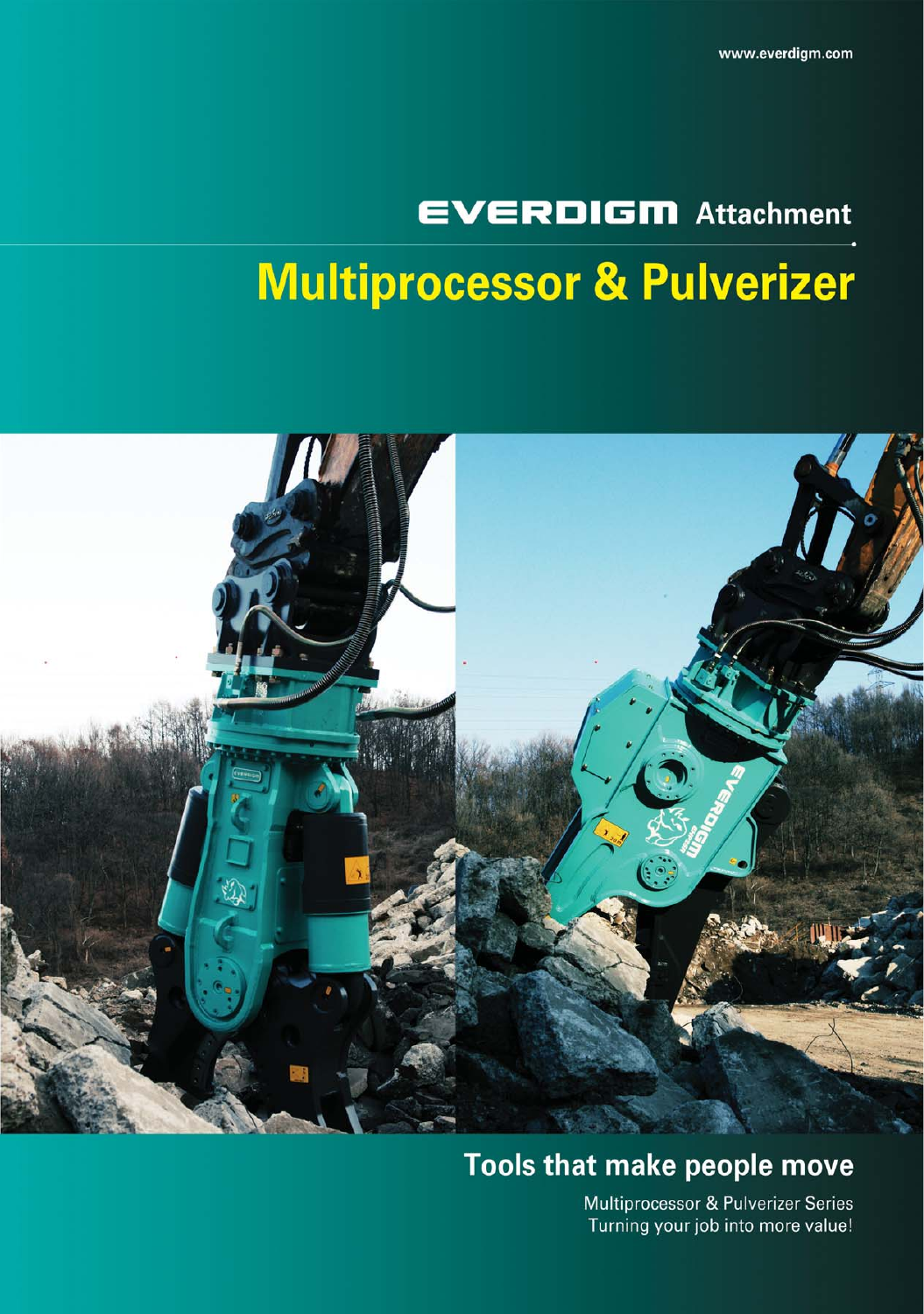#### **Multiprocessor**



The everdigm EHC series of multiprocessors feature interchangeable jaw sets mounted on a single base unit providing the effciency of

high jaw opening & closing speed

Welding type or replaceable type can be

for enhanced shearing force and working & maintenance efficiency

**Fully reversible rectangular blades** for lower maintenance cost

**User friendly blade clearance** adjustment by using one set of adjust nut

#### **Crushing jaw set**

For the primary demolition operations. Bringing down the main structure of a building.

#### **Demoltion jaw set**

Specially designed and engineered for mixed concrete and steel applications, combining the advantages of shear jaw set and concrete jaw set. Processing heavily reinforced concrete structures and concrete encased i-beam steel barrels without jaw change.





 $^{\prime}$ o $\cdot$ 

carriages, etc...

The shear jaw set can be used on all industrial demolition sites for cutting materials such as section bars, pipes, tanks railway

**Pulverizing jaw set** For the secondary demolition operations. Starting to process the demolished materials. Separating reinforcing bar from concrete for example. **Shear jaw set**

### **Pulverizer** Fixed type



**Pulverizer for professional demolition Fixed style**  Pulverizer for secondary demolition and recycling

#### **Features and benefits**

**Cracking tooth** on the outer of jaw for high productivity during pulverizing job

**Tooth bolting style** for quick and effective replacement (welding type is also available)

**Hardened teeth** made of special materials for enhanced durability

**Integrated speed up valve** delivering easy maintenance and roomy space

**Trunnion type cylinder** for maximum breaking force throughout jaw closing motion as well as opning motion

**Produced with increased power and durability by state-of-the-art technology, EVERDIGM Pulverizers have been designed for both primary demolition work, secondary concrete reduction and material sorting.**

#### **Trunnion - supported cylinder**

EVERDIGM's improved pulverizer with trunnion - supported cylinder gives you high breaking forces throughout the entire working cycle as well stable movement

#### **Wider jaw**

With its wider jaw, exceptional closing force and short cycle times, the EHP pulverizer provides excellent productivity in concrete reduction and reinforced steel separation

#### **Durability**

Increased durability has been achieved with the use of abrasive-resistant materials. Advanced design and construction produce a powerful and durable attachment to handle the toughest jobs.

#### **Integrated speed up valve with cylider**

Maximum maintenance efficency

**Replaceable tooth system**

Fastand effortless replacement of tooth allowing high productivity

#### **Pulverizer** Rotatable type



#### **Pulverizer for professional demolition**

The everdigm EHP series of multiprocessors feature interchangeable jaw sets mounted on a single base unit providing the effciency of four tools in one

## **Features and benefits**

**Wide jaw opening** for a large demolition work surface

**Hardened teeth** made of special materials for enhanced durability

**Hydraulic 360 rotation unit** allowing fast and targeted positioning to materials

**Trunnion-supported type cylinder** for maximum breaking force throughout the entire operation

**Integrated speed up valve** with cylinder delivering easy maintenance and roomy space

**Produced with increased power and durability by state-of-the-art technology, EVERDIGM Pulverizers have been designed for both primary demolition work, secondary concrete reduction and material sorting.**

**Integrated speed up valve with cylinder** Maximum maintenance efficiency

**Hydraulic 360 rotation unit**

Limitless rotation for fast and targeted positioning in all conditions

#### **Trunnion supported cylinder**

EVERDIGM's improved pulverizer with trunnion supported cylinder gives you high breaking forces throughout the entire working cycle as well as stable movement

#### **Wider jaw**

With its wider jaw, exceptionalclosing force and short cycle times, the EHP pulverizer provides excellent productivity in concrete reduction and reinforced steel separation

#### **Durability**

Increased durability has been achieved with the use of abrasive-resistant materials. Advanced design and construction produce a powerful and durable attachment to handle the toughest jobs.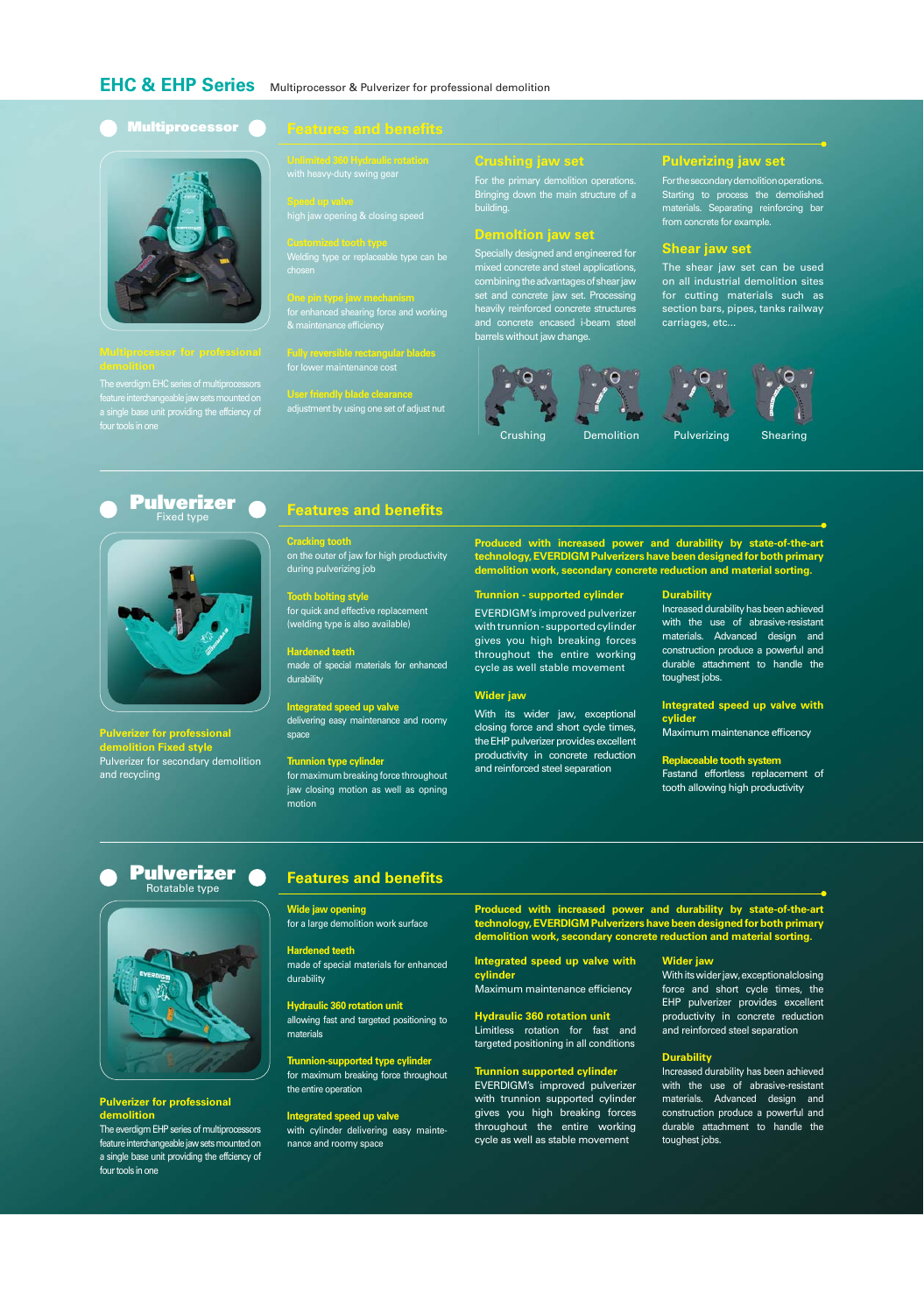## **Specifications**

| <b>Item</b>                                                                                                                                                                                                                    | <b>Unit</b> |          | <b>EHC13</b>                     | <b>EHC22</b>    |             | <b>EHC32</b>    |       |             | <b>EHC40</b>    |       |       |       |
|--------------------------------------------------------------------------------------------------------------------------------------------------------------------------------------------------------------------------------|-------------|----------|----------------------------------|-----------------|-------------|-----------------|-------|-------------|-----------------|-------|-------|-------|
| Jaw type                                                                                                                                                                                                                       |             | S        | D                                | C               | D           | P               | S     | C           | D               | P     | S     | S     |
| Working weight <sup>1)</sup>                                                                                                                                                                                                   | kg          | 1,250    | 1,300                            | 2,040           | 2,050       | 2,210           | 1,880 | 3,030       | 3,001           | 3,130 | 2,990 | 4,400 |
| Overall length 2)                                                                                                                                                                                                              | mm          | 1,882    | 1,882                            | 2,326           | 2,291       | 2,342           | 2,175 | 2,533       | 2,565           | 2,563 | 2,553 | 2,968 |
| Overall width                                                                                                                                                                                                                  | mm          | 989      | 989                              | 1,438           | 1,368       | 1,508           | 1,083 | 1,648       | 1,560           | 1,643 | 1,332 | 1,612 |
| Max.Jaw opening                                                                                                                                                                                                                | mm          | 366      | 620                              | 903             | 797         | 893             | 503   | 1.119       | 983             | 1,008 | 573   | 676   |
| <b>Cutter blade length</b>                                                                                                                                                                                                     | mm          | 319      | 200                              | 237             | 355         | 237             | 348   | 240         | 461             | 240   | 563   | 631   |
| <b>Required oil flow</b>                                                                                                                                                                                                       | <b>lpm</b>  |          | 150 - 250<br>100 - 180 100 - 180 |                 | $200 - 300$ |                 |       | $280 - 360$ |                 |       |       |       |
| <b>Max.operating pressure</b>                                                                                                                                                                                                  | bar         | 350      | 350                              | 350             |             |                 | 350   |             |                 | 350   |       |       |
| <b>Crushing force(tip)</b>                                                                                                                                                                                                     | tonnes      | 65       | 60                               | 68              | 70          | 64              | 80    | 95          | 101             | 103   | 104   | 178   |
| Applicable carrier weight                                                                                                                                                                                                      | tonnes      | $9 - 14$ | $9 - 14$                         | $20 - 28$       |             | $28 - 36$       |       |             | $36 - 47$       |       |       |       |
| <b>Standard features</b>                                                                                                                                                                                                       |             |          |                                  |                 |             |                 |       |             |                 |       |       |       |
| - Hyd. Swivel motor                                                                                                                                                                                                            |             |          | Standard                         | <b>Standard</b> |             | <b>Standard</b> |       |             | <b>Standard</b> |       |       |       |
| - Speed-up-valve                                                                                                                                                                                                               |             |          | Standard                         | Standard        |             | Standard        |       |             | Standard        |       |       |       |
| where the contract of the contract of the contract of the contract of the contract of the contract of the contract of the contract of the contract of the contract of the contract of the contract of the contract of the cont |             |          |                                  |                 |             |                 |       |             |                 |       |       |       |

1) Total weight including speed-up and hydraulic rotation,but excluding mounting adapter, hydraulic hoses, fitting and mounting pins.

2) The maximum length excluding mounting adapter with jaws fully closed (or opened) \* Materials and specifications are subject to change without prior notice.

### **Specifications**

| <b>Item</b>                   | <b>Unit</b>    | <b>EHP16</b>  | <b>EHP19</b>  | <b>EHP22</b> | <b>EHP32</b>    |  |
|-------------------------------|----------------|---------------|---------------|--------------|-----------------|--|
| Working weight <sup>1)</sup>  | kg             | 1,100         | 1,375         | 1,890        | 2,745           |  |
| Overall length <sup>2)</sup>  | mm             | 1,656         | 1,985         | 2,206        | 2,388           |  |
| Jaw width(Fixed/Moving Jaw)   | m <sub>m</sub> | 384 / 330     | 438 / 350     | 470 / 346    | 532/370         |  |
| Max.Jaw opening               | mm             | 680           | 732           | 889          | 1,061           |  |
| <b>Max.operating pressure</b> | bar            | 350           | 350           | 350          | 350             |  |
| <b>Crushing force(tip)</b>    | tonnes         | 51            | 54            | 64           | 78              |  |
| <b>Cutter blade length</b>    | mm             | 240           | 240           | 360          | 360             |  |
| <b>Required oil flow</b>      | lpm            | $100 - 180$   | $150 - 250$   | $150 - 250$  | $200 - 300$     |  |
| Applicable carrier weight     | tonnes         | $13 - 20$     | $16 - 25$     | $20 - 28$    | $28 - 36$       |  |
| <b>Standard features</b>      |                |               |               |              |                 |  |
| - Speed-up-valve              |                | Not available | Standard      | Standard     | Standard        |  |
| <b>Bolting tooth</b>          |                | Not available | Not available | Standard     | <b>Standard</b> |  |

1) Total weight including speed-up and hydraulic rotation, but excluding mounting adapter, hydraulic hoses, fitting and mounting pins.

2) The maximum length excluding mounting adapter with jaws fully closed (or opened) \* Materials and specifications are subject to change without prior notice.

## **Specifications**

| <b>Item</b>                   | <b>Unit</b> | EHP16R        | <b>EHP20R</b> | EHP25R          | <b>EHP35R</b> |
|-------------------------------|-------------|---------------|---------------|-----------------|---------------|
| Working weight 1)             | kg          | 1.250         | 1.780         | 2.300           | 2.950         |
| Overall length <sup>2)</sup>  | mm          | 1,840         | 2,078         | 2,474           | 2,686         |
| Jaw width(Fixed/Moving Jaw)   | mm          | 384 / 330     | 483 / 350     | 470 / 346       | 532 / 370     |
| Max.Jaw opening               | mm          | 720           | 732           | 925             | 1,056         |
| <b>Max.operating pressure</b> | bar         | 350           | 350           | 350             | 350           |
| <b>Crushing force(tip)</b>    | tonnes      | 51            | 56            | 67              | 78            |
| <b>Cutter blade length</b>    | mm          | 240           | 240           | 360             | 360           |
| <b>Required oil flow</b>      | <b>lpm</b>  | $100 - 180$   | $150 - 250$   | $150 - 250$     | $200 - 300$   |
| Applicable carrier weight     | tonnes      | $13 - 16$     | $17 - 25$     | $20 - 27$       | $28 - 36$     |
| <b>Standard features</b>      |             |               |               |                 |               |
| - Speed-up-valve              |             | Not available | Standard      | Standard        | Standard      |
| <b>Bolting tooth</b>          |             | Not available | Not available | <b>Standard</b> | Standard      |

1) Total weight including speed-up and hydraulic rotation, but excluding mounting adapter, hydraulic hoses, fitting and mounting pins.

2) The maximum length excluding mounting adapter with jaws fully closed (or opened) \* Materials and specifications are subject to change without prior notice.